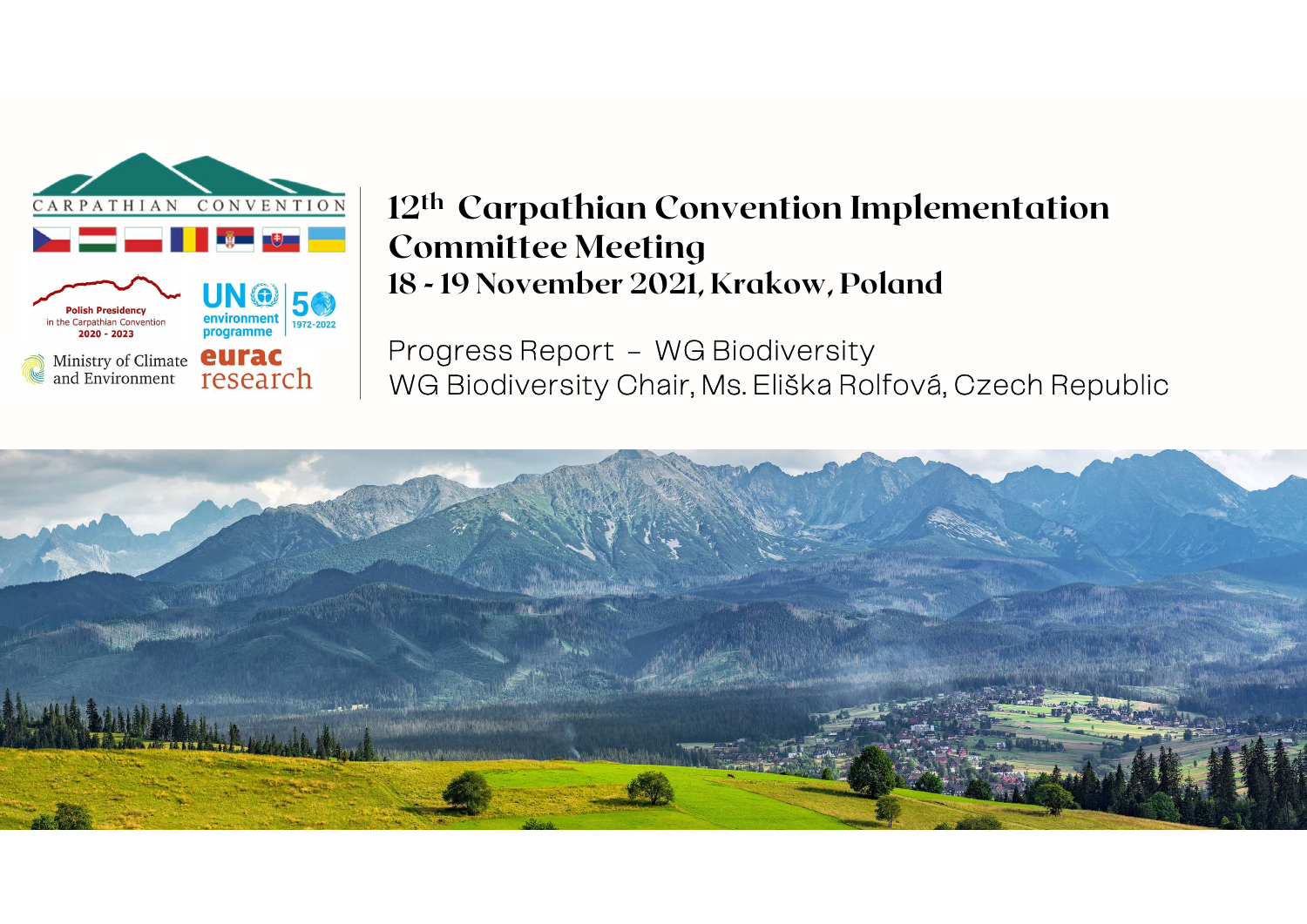

including implementation of the **Biodiversity**<br>
including implementation of the<br>
Post-2020 Global Biodiversity Framework<br>
arking **Crown on Biodiversity** 

12th Meeting of the Working Group on Biodiversity (19 – 20 May 2021, online for the Ca<br>
⇒ Terms of Reference for the Ca<br>
⇒ Terms of Reference for the Ca<br>
⇒ Terms of Reference for the Ca

- Terms of Reference for the Carpathian Convention Post-2020 Global Biodiversity Framework<br> **th Meeting of the Working Group on Biodiversity**<br> **9 – 20 May 2021, online)**<br>
Terms of Reference for the Carpathian Convention<br>
Working Group on Conservation and Sustainable Use<br>
o **th Meeting of the Working Group on Biodiversity**<br> **9 – 20 May 2021, online)**<br>
Terms of Reference for the Carpathian Convention<br>
Working Group on Conservation and Sustainable Use<br>
of Biological and Landscape Diversity – <u>F</u> Terms of Reference for the Carpathian Convention<br>Working Group on Conservation and Sustainable Use<br>of Biological and Landscape Diversity – <u>Final draft</u><br>Carpathian Convention Working Group on<br>Biodiversity – Work Plan 2021
- Carpathian Convention Working Group on<br>Biodiversity **Work Plan 2021 2023** <u>Final draft</u>
- Large Carnivores and ecological connectivity
- $\triangleright$  Cooperation with other organizations and bodies
- → Carpathian Convention Working Group on<br>Biodiversity Work Plan 2021 2023 <u>Final draft</u><br>→ Large Carnivores and ecological connectivity<br>→ Cooperation with other organizations and bodies<br>→ next meeting: back to back C final conference (Poland, 03/2022, TBC)

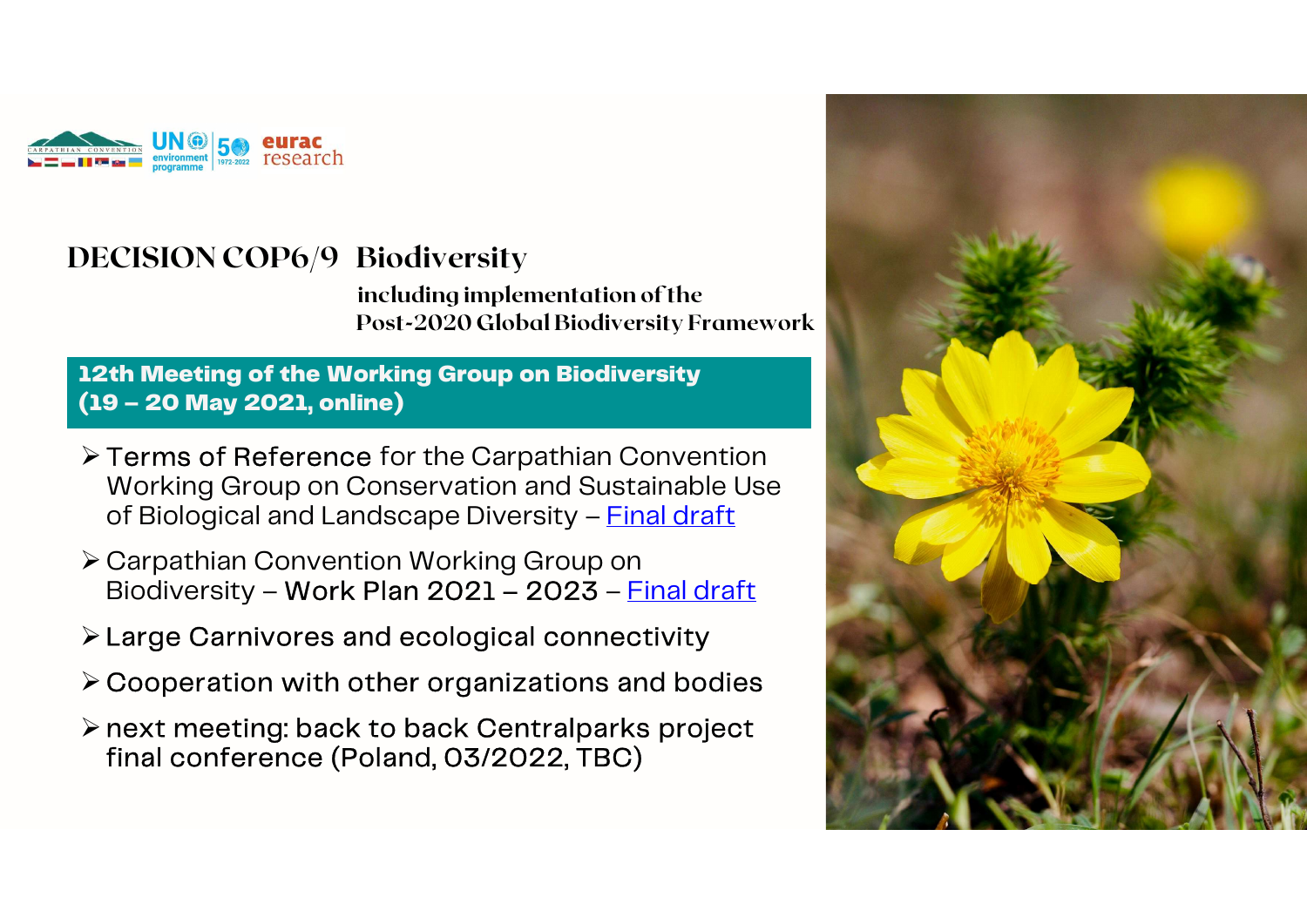

including implementation of the Post-2020 Global Biodiversity Framework

# COOPERION COPS<br>
including implementation of the Post-2020 Global Biodiversity Frame<br>
Cooperation with other organizations and bodies: CBD & Post – 2020 GBF<br>
ECISION COP6/6: Role and contribution of the Memorandum of (

# DECISION COP6/6: DECISION COP6/9 Biodiversity<br>
including implement<br>
Cooperation with other organizations are<br>
DECISION COP6/6:<br>
Implementation of the Post-<br>
2020 Global Biodiversity<br>
Framework<br>
Framework<br>
Framework including<br>
Cooperation with other organize<br>
DECISION COP6/6:<br>
Implementation of the Post-<br>
2020 Global Biodiversity<br>
Framework Framework active engagement of the

- $\triangleright$  new framework to be developed under the CBD and adopted at COP 15 in 2022
- Secretariat in raising the importance of mountain biodiversity and promoting the Carpathian Convention
- possible Carpathian Commitments

#### Role and contribution of the Carpathian Convention

- $\triangleright$  CC as regional mechanism for the implementation, an example of unique regional cooperation
- $\triangleright$  advocating for mountain biodiversity (insights, policy briefs, indicators, side-events)
- $\triangleright$  enhancing synergies among different biodiversity-related conventions + review of implementation and reporting (DaRT)
- ▶ contributing to the UN Decade on Ecosystem Restoration

#### Memorandum of Cooperation

- **O GBF<br>
Memorandum of Cooperation<br>
> trilateral MoC between the CBD, the<br>
Alpine Convention and the<br>
Carpathian Convention** Alpine Convention and the Carpathian Convention
- $\triangleright$  updated and undergoing consultation, to be signed after COP 15
- $\triangleright$  instrument for enhancing synergies and supporting common activities on topic of mutual interest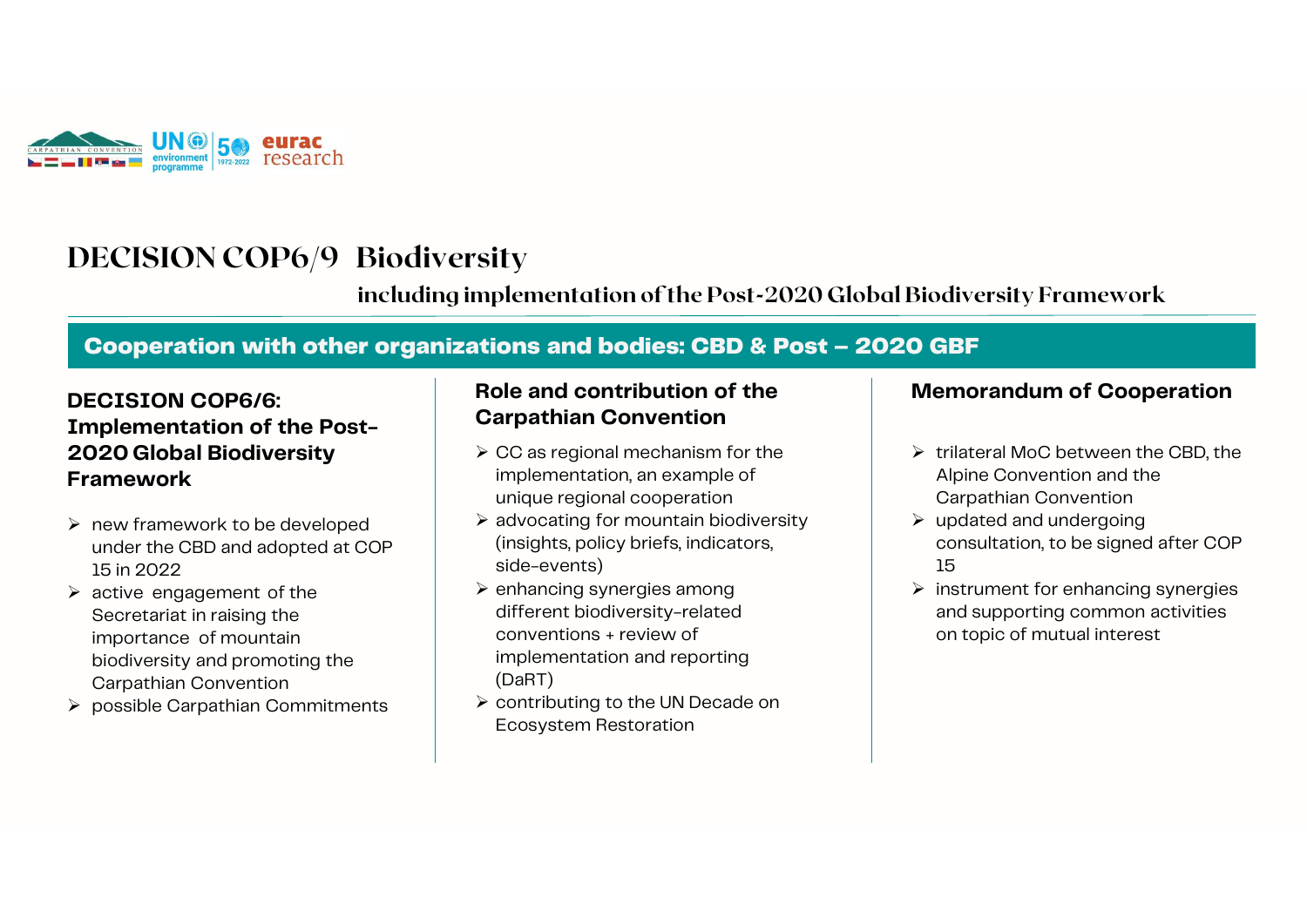

including implementation of the Post-2020 Global Biodiversity Framework

International Action Plan on Conservation of Large Carnivores and Ensuring Ecological Connectivity

- priority actions: harmonization of large carnivores monitoring in the Carpathians → priority actions: harmonization of large carnivores monitoring in<br>the Carpathians<br>→ Report on population status of large carnivores and monitoring<br>methods in the Carpathians (CIC/BOKU)<br>→ new project idea: Supporting the
- Report on population status of large carnivores and monitoring methods in the Carpathians (CIC/BOKU) priority actions. Harmonization of large carrifvores monitor<br>the Carpathians<br>Report on population status of large carnivores and monitor<br>methods in the Carpathians (CIC/BOKU)<br>new project idea: Supporting the Carpathian Lar
- 

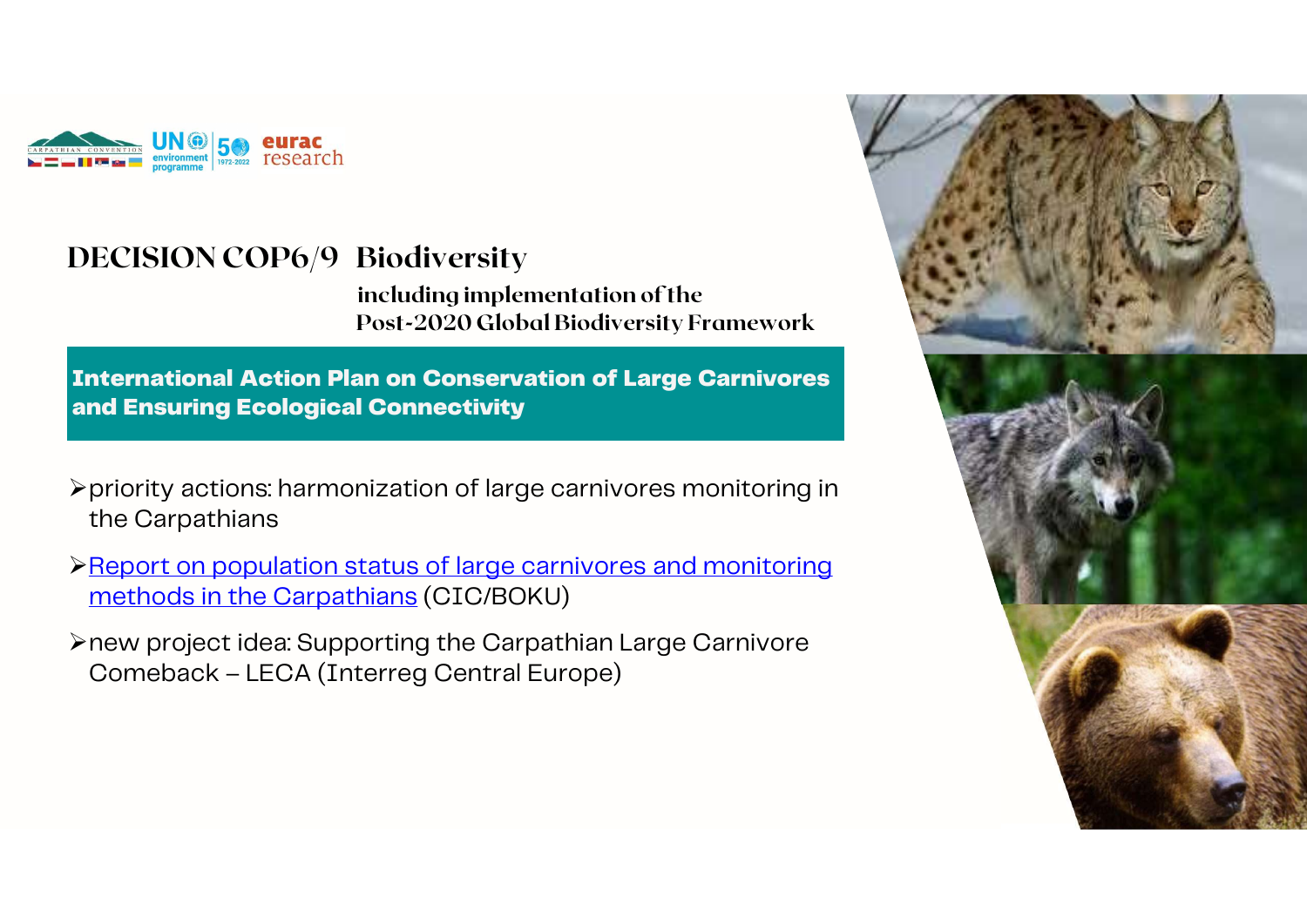

including implementation of the Post-2020 Global Biodiversity Framework

#### Projects supporting the WG Biodiversity work

- ConnectGREEN (Restoring and managing ecological corridors in mountains as the green infrastructure in the Danube basin) + SaveGREEN (Safeguarding the functionality of<br>transnationally important ecological corridors in the Danube basin), Interreg Danube<br>Transnational Programme<br>Centralparks (Building managem including implementation of the Post-2020 Global Biodiversity Framework<br> **Projects supporting the WG Biodiversity work**<br>
ConnectGREEN (Restoring and managing ecological corridors in mountains as the green<br>
infrastructure i Transnational Programme
- Centralparks (Building management capacities of Carpathian protected areas for the integration and harmonization of biodiversity protection and local socio-economic Transnationally important ecological comdors in the Danube Dasiri), Interreg Dant<br>Transnational Programme<br>
> Centralparks (Building management capacities of Carpathian protected areas for<br>
integration and harmonization of <ul>\n<li>▶ Centralparks (Building management capacities of Carpathian prote integration and harmonization of biodiversity protection and local sc development), Interreg Central Europe / CNPA</li>\n<li>▶ Successful Wildlife Crime Prosecution in Europe (SWiPE), EU LIFE P</li>\n<li>▶ Citizen Science in the Carpathians, Visegrad project</li>\n</ul>
- 
-